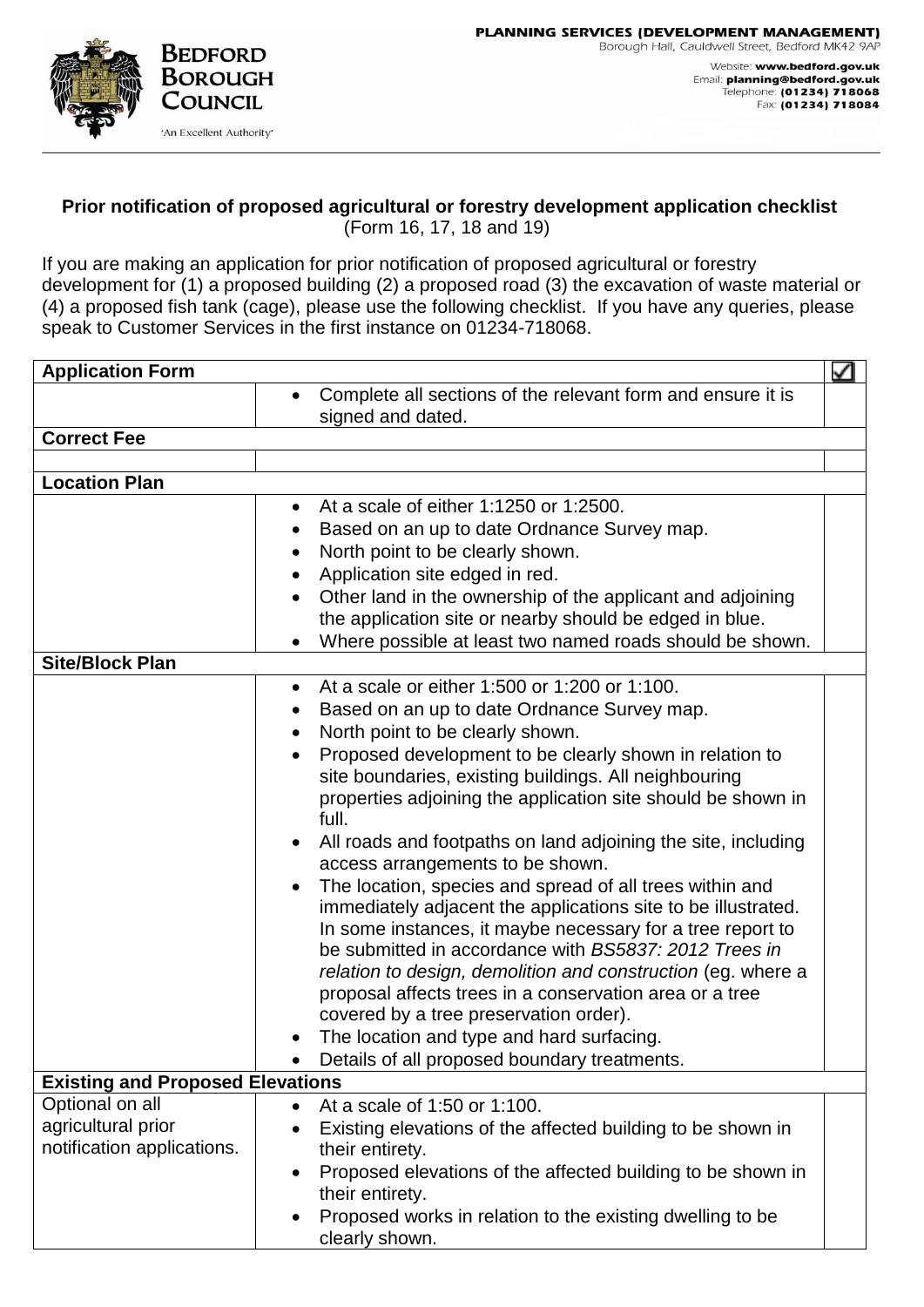| <b>Existing and Proposed Floor Plans</b> |                                                                                |  |
|------------------------------------------|--------------------------------------------------------------------------------|--|
| Optional on all                          | At a scale of 1:50 or 1:100.<br>$\bullet$                                      |  |
| agricultural prior                       | Full existing floor plans of all affected levels of the building.<br>$\bullet$ |  |
| notification applications.               | Full proposed floor plans of all affected levels of the building<br>$\bullet$  |  |
|                                          | (eg. a single storey building will require only ground floor                   |  |
|                                          | plans).                                                                        |  |
|                                          | Where existing buildings or walls are to be demolished,<br>$\bullet$           |  |
|                                          | these should be clearly shown on the plans.                                    |  |
| <b>Existing and Proposed Roof Plans</b>  |                                                                                |  |
| Optional on all                          | At a scale or 1:50 or 1:100.<br>$\bullet$                                      |  |
| agricultural prior                       | Shape of the roof to be illustrated (including valleys and                     |  |
| notification applications.               | ridges).                                                                       |  |
| <b>Heritage Statement</b>                |                                                                                |  |
| Only required if the site                | This should explain the historical significance of the affected                |  |
| is a designated heritage                 | heritage asset, including any contribution made by its setting.                |  |
| asset (eg. listed building,              | The level of detail should be proportionate to the significance of             |  |
| conservation area or                     | the building and the amount of work proposed, and should                       |  |
| area of archaeological                   | explain the potential impact on this significance.                             |  |
| interest).                               |                                                                                |  |
| <b>Photographs/Photomontages</b>         |                                                                                |  |
| Only required if your                    | These provide useful background information and can help to                    |  |
| application is for a                     | show how large developments can be satisfactorily integrated                   |  |
| building.                                | within the street scene or within the rural area.                              |  |